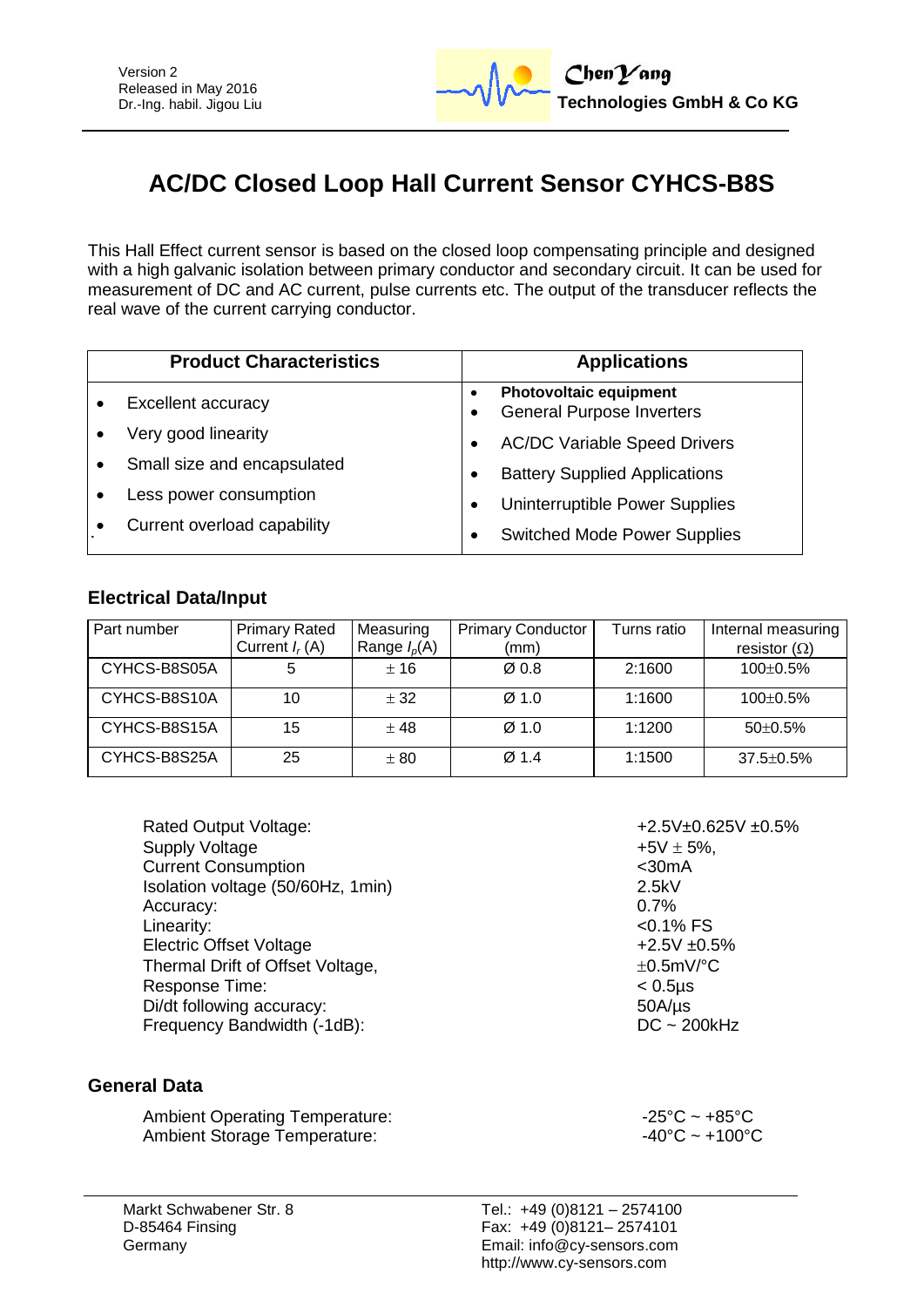## **Relation between Input Current and Output Voltage**

Take the sensor CYHCS-B8S10A as sample, the relation between the input current and output voltage is shown in the table 1, Fig.1 and Fig. 2

|  |  | Table 1. Relation between the input current and output voltage |
|--|--|----------------------------------------------------------------|
|  |  |                                                                |

| ΄ Δ<br>Input<br>current<br>$\mathbf{\mathsf{m}}$ |       | . .  |     |          |                             |   | nr | 30 |
|--------------------------------------------------|-------|------|-----|----------|-----------------------------|---|----|----|
| (V)<br>Output voltage                            | 0.625 | ں ے. | -88 | <u> </u> | $\sim$ $\sim$<br>. .<br>ـ . | ∼ | __ |    |



**Fig. 1** Relation between the input current (DC) and output voltage (DC)



**Fig. 2** Relation between the input current (AC) and output voltage (AC)